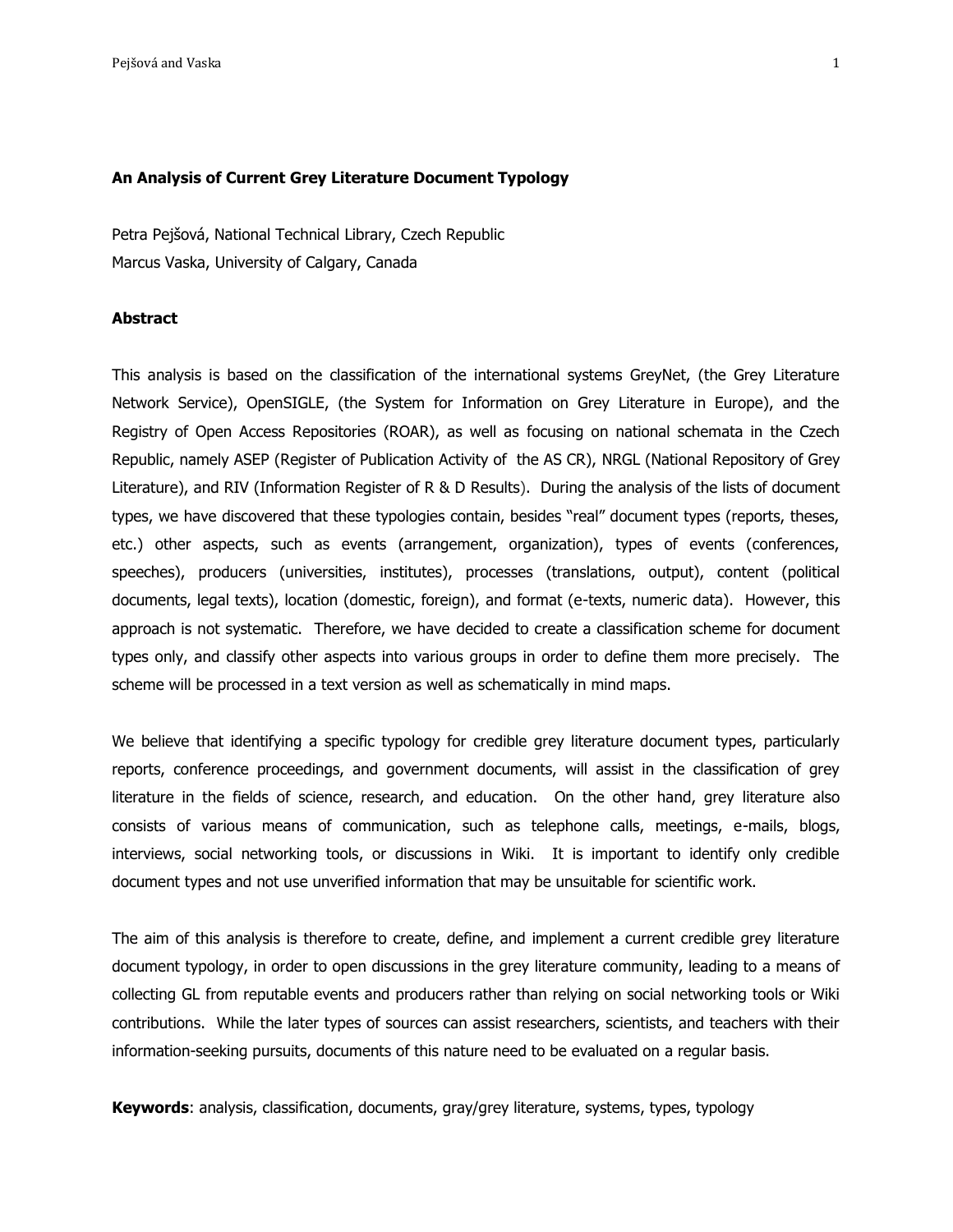### **Introduction: Defining Typology in the Grey Literature**

"Improved access to and sharing of research information is the key to accelerating progress and breakthroughs in any field"

(Brian Hitson and Lorrie Johnson, 2009)

Indeed, continued and concentrated efforts in the pursuit of grey literature has caused a transparency and ability to share documents that only a few years ago would not have been deemed possible. Despite the wealth and variance of forms of grey literature (including multimedia) in institutional repositories, there appears to be a lack of systematically classifying these documents into a universal, standard typology. In fact, Beissel-Durrant (2004) states that the typologies currently in place in the social science literature "do not necessarily categorize research methods in a systematic way, using mutually exclusive categories and hierarchies that are not necessarily complete" (p.2). An exhaustive search is therefore required to eliminate bias, as the presence of bias could potentially undermine the research retrieved.

Traditional monikers assigned to grey literature have labeled this material as mainly consisting of primary sources, focusing on theses, reports, and government publications. This leads to two key characteristics of grey literature resources, namely their ubiquitous nature, and their difficulty in being properly identified (Schöpfel, 2006). While the history of grey literature may have supported this notion, the same does not necessarily hold true today; Hjorland (2006) claims that "each sphere in society has developed its own kinds of documents." Hence, conducting an analysis of current grey literature document typology and subsequently creating and implementing a quality control system to guarantee the credibility of grey literature becomes increasingly important.

The word typology, first introduced in the Merriam-Webster dictionary in 1845, has origins that date back to biblical times. Originally defined as "a doctrine …holding that things in Christian belief are prefigured or symbolized by things in the Old Testament", its current association refers to a "study of or analysis or classification based on types or categories" (Merriam-Webster, 2010). Although various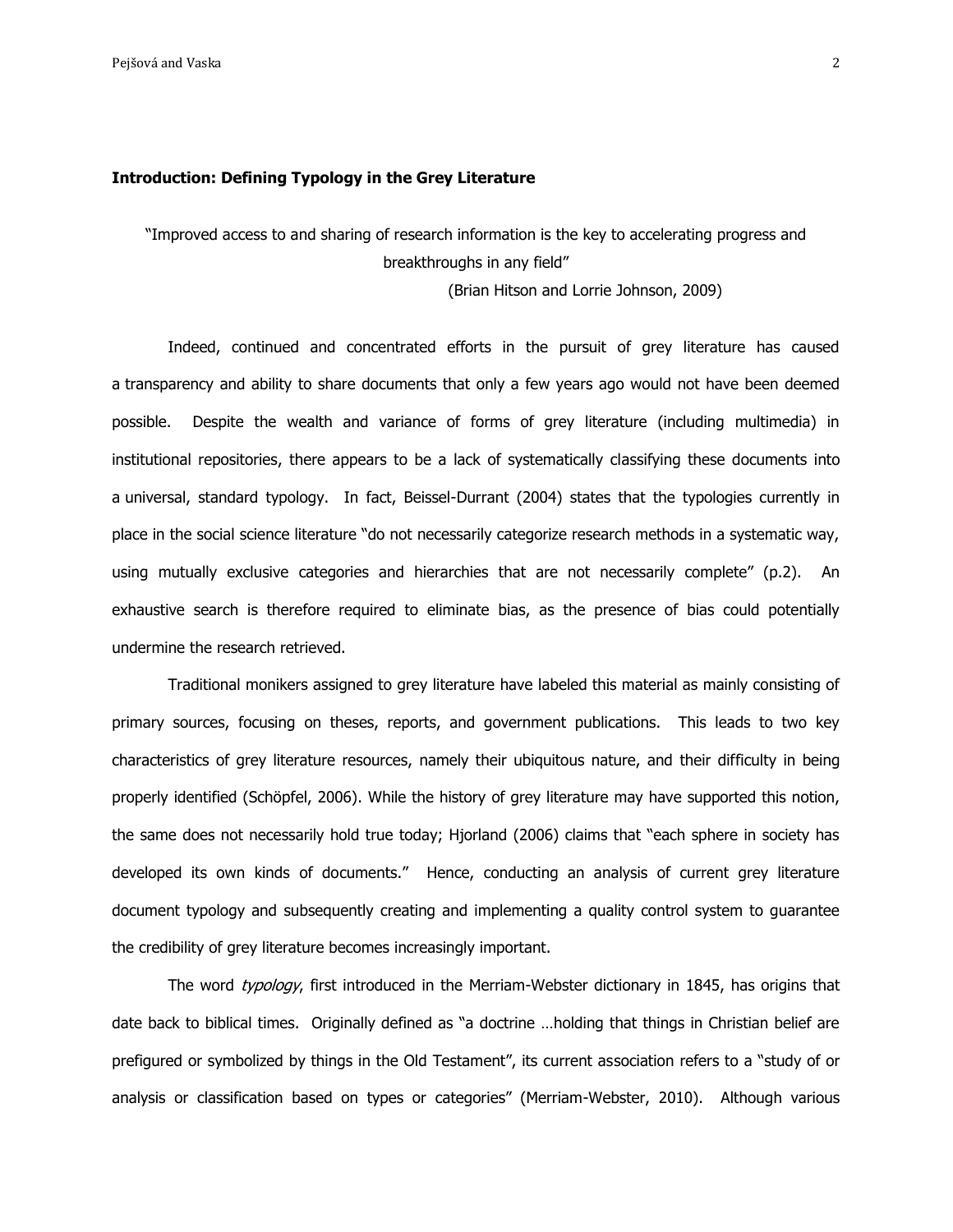disciplines (i.e. anthropology, archaeology, psychology, and in particular linguistics), have a different notion of how typology fits in with their subject area, the idea of classification and organization is the same. This characteristic is significant when it comes to identifying the role that document typology plays in the realm of the grey literature.

Is typology for grey literature really irrelevant? Some researchers claim it just might be, particularly as the grey literature is moving closer to the white (Di Cesare, 2006). As the numerous document types in the *GreyNet* repository can attest to, grey literature truly does transcend boundaries and plays a role in more than merely science, research, and education. When categorizing the various types of grey literature into a single, universal typology, it seems plausible to see the wealth and versatility of grey literature sources as an information neighborhood, "an environment within which practical information seeking and orienteering information seeking, as well as both directed and undirected browsing, can take place." (Burnett, 2000) The representation of grey literature in numerous types and formats can indeed create the appearance of numerous aspects of grey literature that do not appear to hold a common purpose with each other, hence the need for a standard typology for this material to put everything in its place.

# **Aspects & Analysis of Grey Literature Typologies**

In preparation for the analysis of a grey literature document and subsequently its typology, it is necessary to consider the purpose of the material being studied, the aspect of the grey material in question, and perhaps most importantly, "how are grey documents used?" (Schöpfel, 2009, p.7)

This paper, and subsequently the grey literature typology proposed, will focus on the following aspects: document type, event, producer, content, location, format, and periodicity. While theses, dissertations, reports, conference proceedings, working papers, and to a lesser extent, courseware, are considered fundamental types of grey literature (Schöpfel, 2009), other aspects or "shades" of grey" must also be considered. The purpose of a document typology for grey literature adheres rather closely to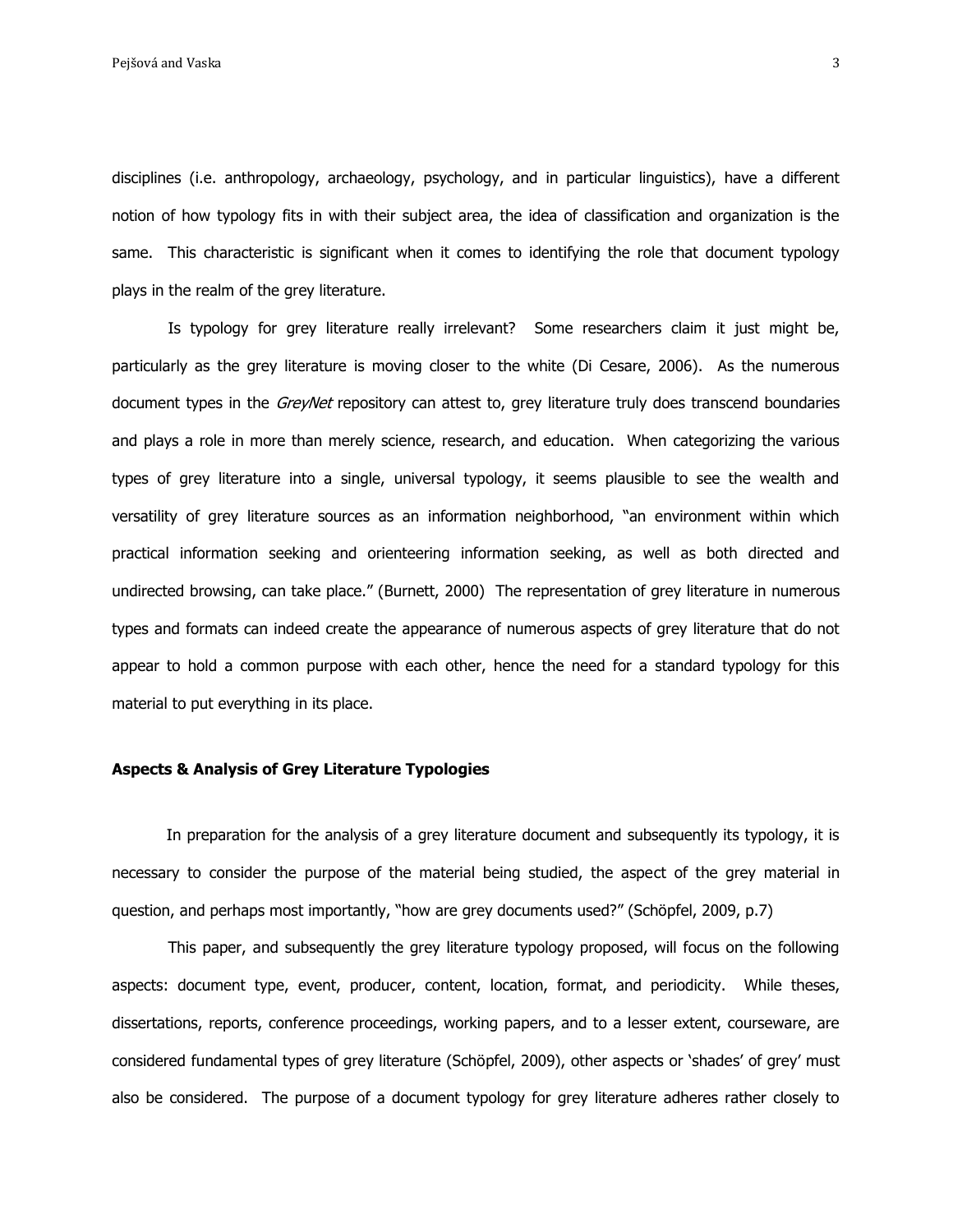Beissel-Durrant"s (2004) notion of prioritizing research methods, exemplifying the focus of the research, identifying needs for additional training or research, as well as appropriate classification methods.

# **Creating a Grey Literature Typology Classification System**

We collected a total of 241 terms used to describe grey literature typologies; these terms have been categorized into one of six system typologies as follows:

- 133 terms from GreyNet
- 35 terms from NRGL
- 30 terms from ASEP
- 17 terms from OpenSIGLE
- 14 terms from RIV
- 12 terms from ROAR

After removing duplicates, we obtained a final list of 193 original terms. While no single term was present in all six typologies, two terms, namely theses and research reports, appeared in five of the analyzed system typologies (theses in GreyNet, OpenSIGLE, ASEP, NGRL, ROAR and research reports in GreyNet, RIV, ASEP, NGRL, ROAR), while 28 terms occurred twice, and six terms materialized three times. It is interesting to note that four instances were observed where no common term was found among any of the system typologies studied.

Our examination of the various aspects in grey literature typologies ascertained 121 document types which we subsequently organized into 19 collections. For example, a collection labeled with the broader term **REPORT** is comprised of narrower term document types such as annual report, business report, bank report, and so on. The 19 collections identified as narrower term document types are listed in a mind map appearing at the end of this paper (Appendix 1).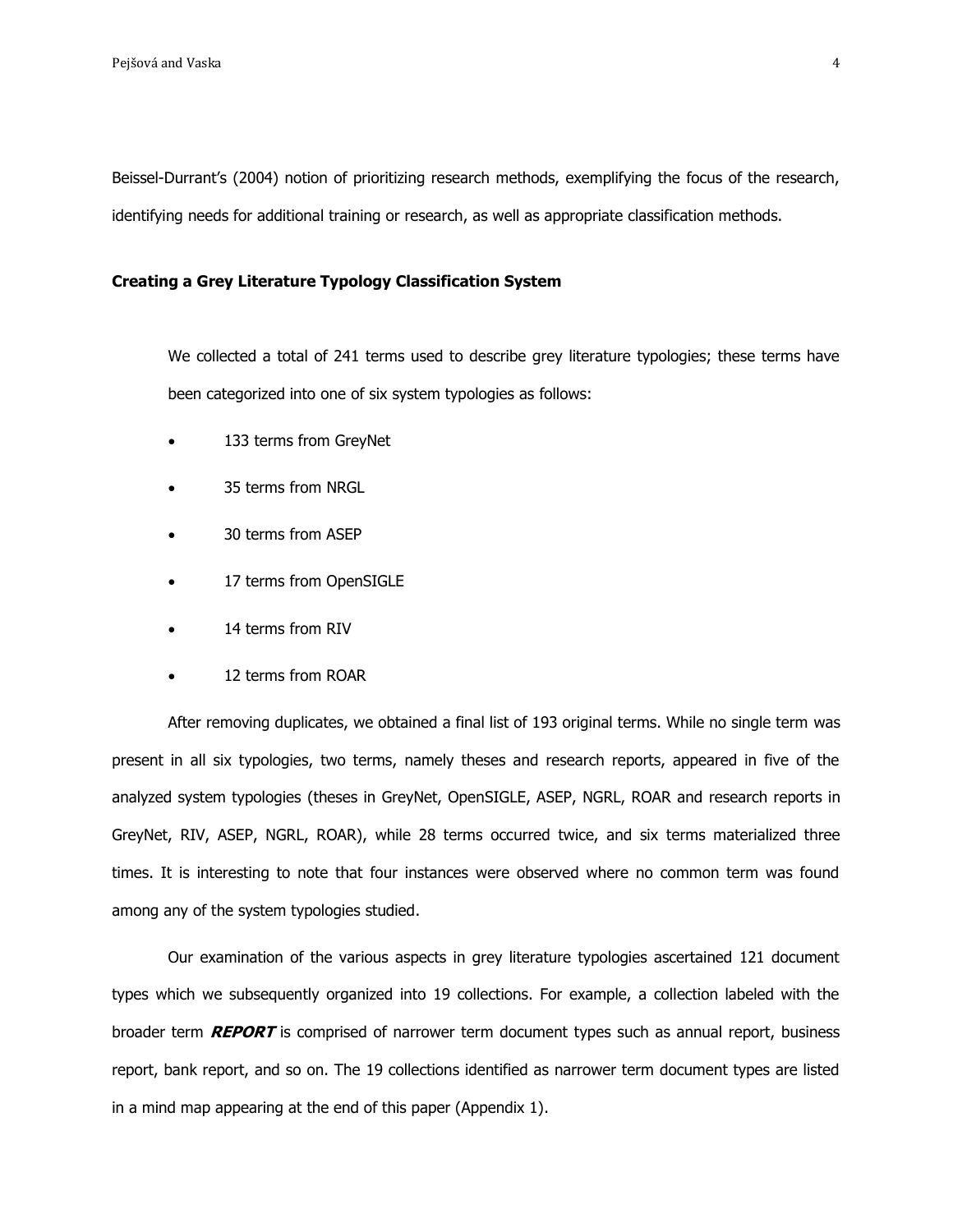In addition to document type, we have proposed six additional aspects of GL typologies in order to more succinctly classify the GL terms we analyzed. These include:

- **Format,** describing the type of presentation (e.g. electronic document, e-text, multimedia, and so on).  $-23$  terms
- **Content**, referring to the type of information in the document (e.g. computer program description, policy document, product data, and so on) – 14 terms
- **Event,** depicting the occasion on which the document was issued (e.g. conference, workshop, lecture) – 10 terms
- **Producer,** denoting the organization producing the document (e.g. legislation) 2 terms
- **Location,** indicating the place where the document is situated (e.g. board)  $-1$  term
- **Source**, representing the source data for the document (e.g. survey) 1 term

The graph below illustrates the occurrence of the 193 original terms used to describe grey literature amongst the proposed aspects in GL typologies that have been identified.

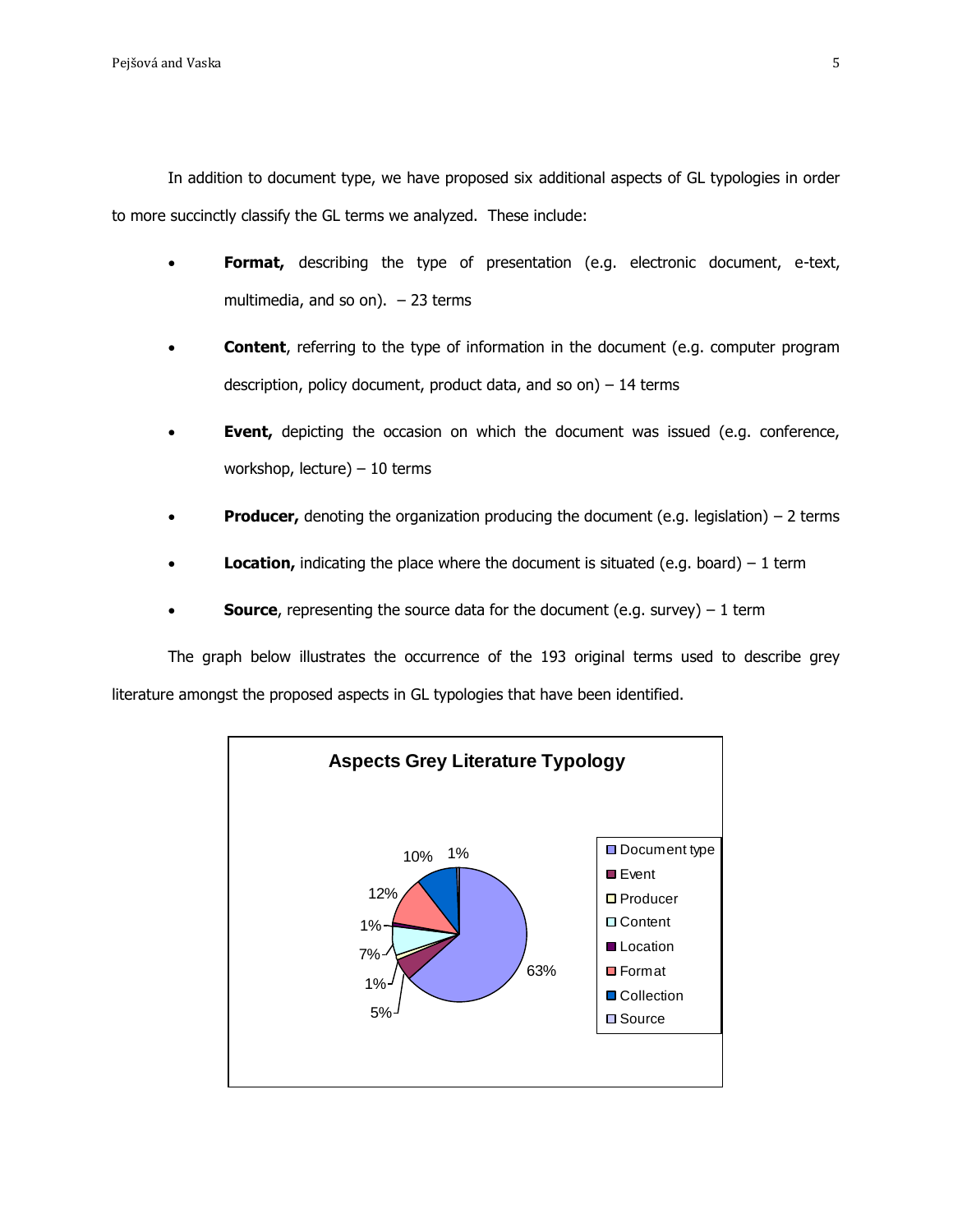Many of the analyzed terms contain more than one aspect, such as a project information document, (comprised of both and information and a project document), a computer program description, etc. We also identified 44 terms that expressed a similar meaning, requiring us to select preferable terms in order to maintain consistency amongst our classification scheme. For instance, annual was deemed the preferred term when describing a yearbook or other such yearly document, while leaflet was favored over flyer when classifying items of an advertising nature. However, some terms were difficult to analyze, due to lack of description or unknown reasons as to why they were introduced. This was particularly indicative of website reviews, where questions arose whether the material was a review of a website or rather a review presented on a website. We therefore require and look forward to comments and feedback from the grey literature community on these matters.

Distribution terms to broader (Collections) and narrower terms document types is a basis for creating a new and well-structured grey literature typology. The National Technical Library in Prague will prepare a first draft version that will be available for feedback from the grey literature community. After incorporating the comments received, a subsequent step will implement the aspects identified in the analysis as an optional description of the document types. These optional descriptions are necessary to precisely express the document type without having to constantly introduce new types of documents, thereby unduly expanding the typology of terms that are used only for specialized areas. This approach is necessary for creating a functional general grey literature typology.

In addition, we identified three levels of publication in our analysis, according to the Library of Congress specifications for identifying primary, secondary, and tertiary sources, and Hjorland"s (2006) revised version of the UNISIST typology model used for classifying scientific and technical documents :

- 54 primary
- 68 secondary
- 17 tertiary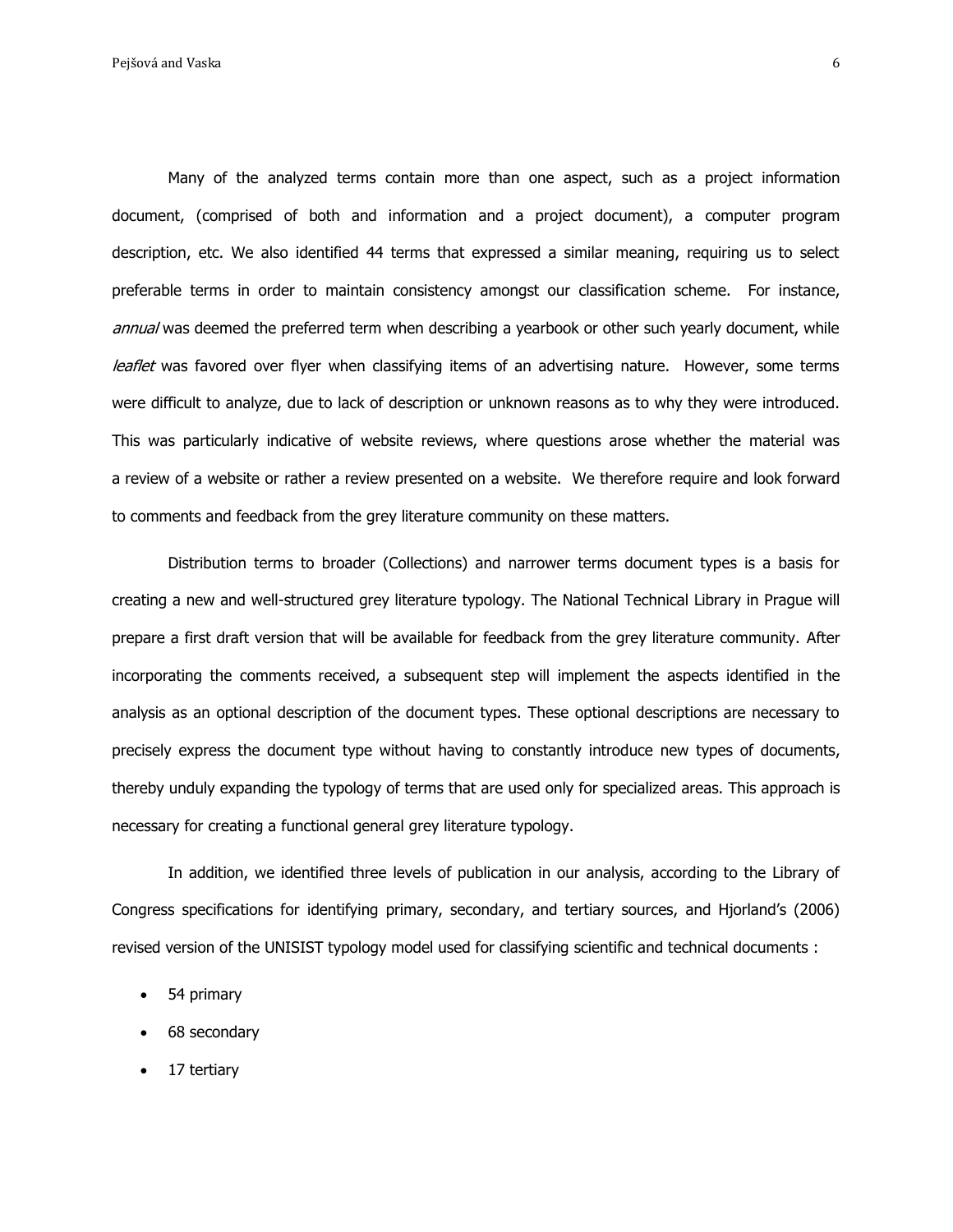

At this point, this data is being used solely for informative purposes; there are no plans to include levels of publication for creating the first version of a new grey literature typology.

# **Implementing a Quality Control System to Guarantee Credibility of Grey Literature**

 While the existence of any electronic media or non-traditional resource should be analyzed for its acceptance as a grey literature document, the adage of effective searching, whereby key websites and the Internet in general are consulted, needs to be considered as well (Giustini, 2010). Social media, blogs, phone, fax, e-mail; all of these forms of grey literature can greatly enhance the searching process. The recent H1N1 epidemic indicated the importance that common social networking sites, primarily Twitter, played in disseminating information in a timely, virtually instantaneous manner. While social networking tools or Wiki contributions should not be relied on exclusively, "the key is not to rule anything out, not even tweets" (Giustini, 2010).

Although the rapid "information-at-your-fingertips" approach is impressive, there is a danger of accepting unverifiable information as fact without further investigation. A case in point is an article that appeared in the United Kingdom's Daily Mail newspaper earlier this year (Rose, 2010). Climate change is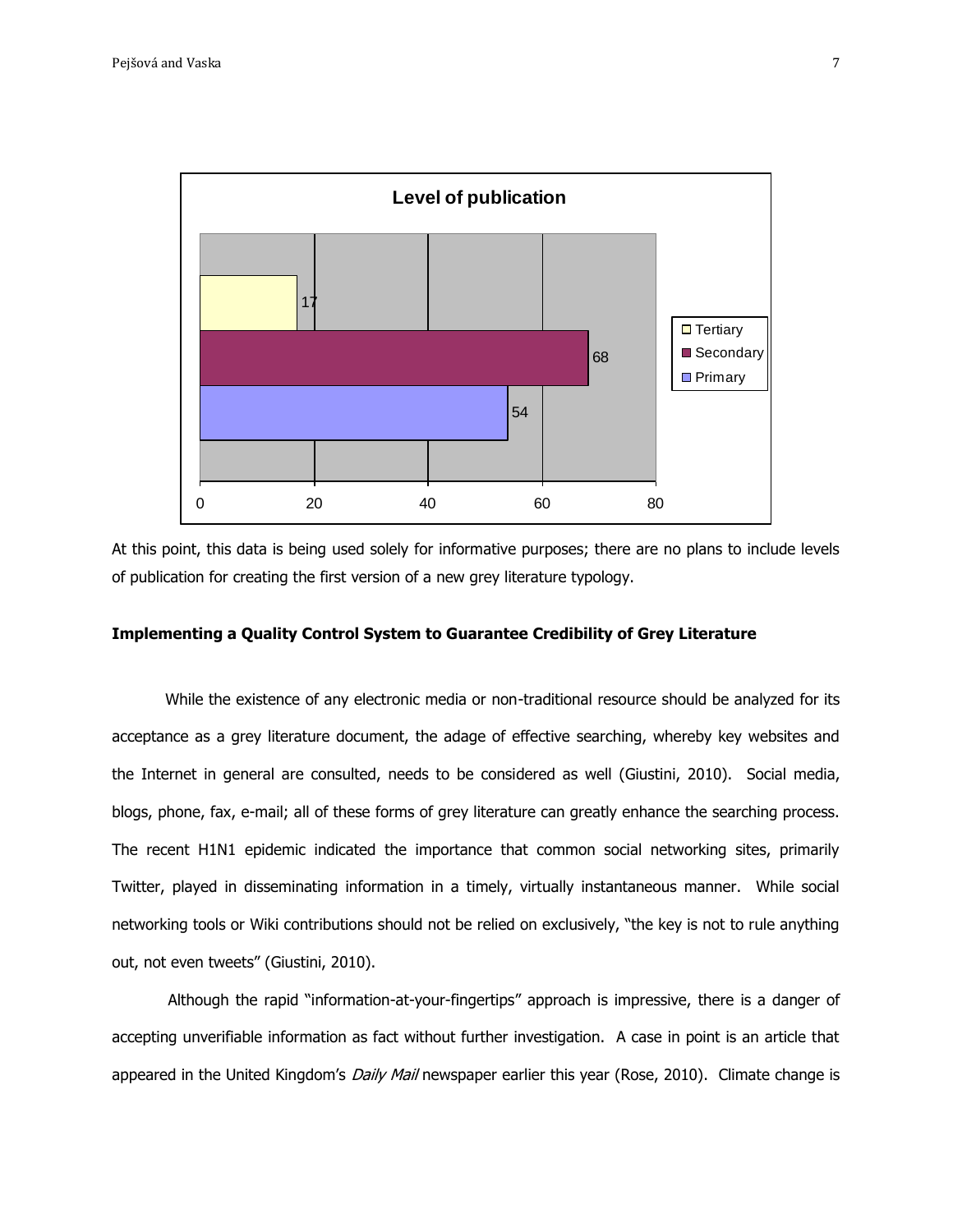a global issue, with numerous organizations, such as the World Wildlife Fund (WWF) and the Intergovernmental Panel on Climate Change (IPCC) taking a firm stance and commitment to reducing our carbon footprint and preserving the environment for generations to come. In 2007, a report produced by the IPCC, which was subsequently awarded the Nobel Prize, claimed that the Himalayan glaciers would melt by 2035 (Rose, 2010). Despite repeated objections by some glacial experts as to the accuracy and authenticity of this report, the claim was not refuted until January 23, 2010, when Dr. Murai Lai, a scientist at IPCC, admitted that the statement was "included purely to put political pressure on world leaders." Further investigation revealed that no peer-reviewed scientific research had been carried out to support the Himalayan glacier melting assertion; "the 2035 melting date seems to have been plucked from thin air", and was due to an arithmetical error by the WWF. Unfortunately, this error not only damaged the reputation of the IPCC, it also questioned the quality and qualifications of those producing grey literature, particularly since this material is often not peer-reviewed.

Content contained within open access repositories still prefers theses and dissertations as key primary material. Other grey literature documents, such as conference papers, reports, even works in progress, are slowly buckling the trend; this is comforting, especially since Schöpfel (2009) reports in his study that "100% of the institutional archives give access to grey material." (p.15)

Lack of bibliographic control is the primary reason why grey literature can be difficult to locate; it must be easily retrievable in order to be useful. While most repositories, including GreyNet and OpenSIGLE, are making conscientious efforts to classify the material they store, there are others that still do not do so.

Despite the dissolving of EAGLE in 2005, and SIGLE"s dormancy, some researchers believe that each association will classify its documents in-house, without adhering to any bibliographic standards. However, this may not necessarily be as troubling as originally thought: indeed the rapid expanse of the Internet has enabled increasing numbers of grey literature documents to be made available to the public for the first time, which puts additional pressure on cataloguing this material in a uniform matter.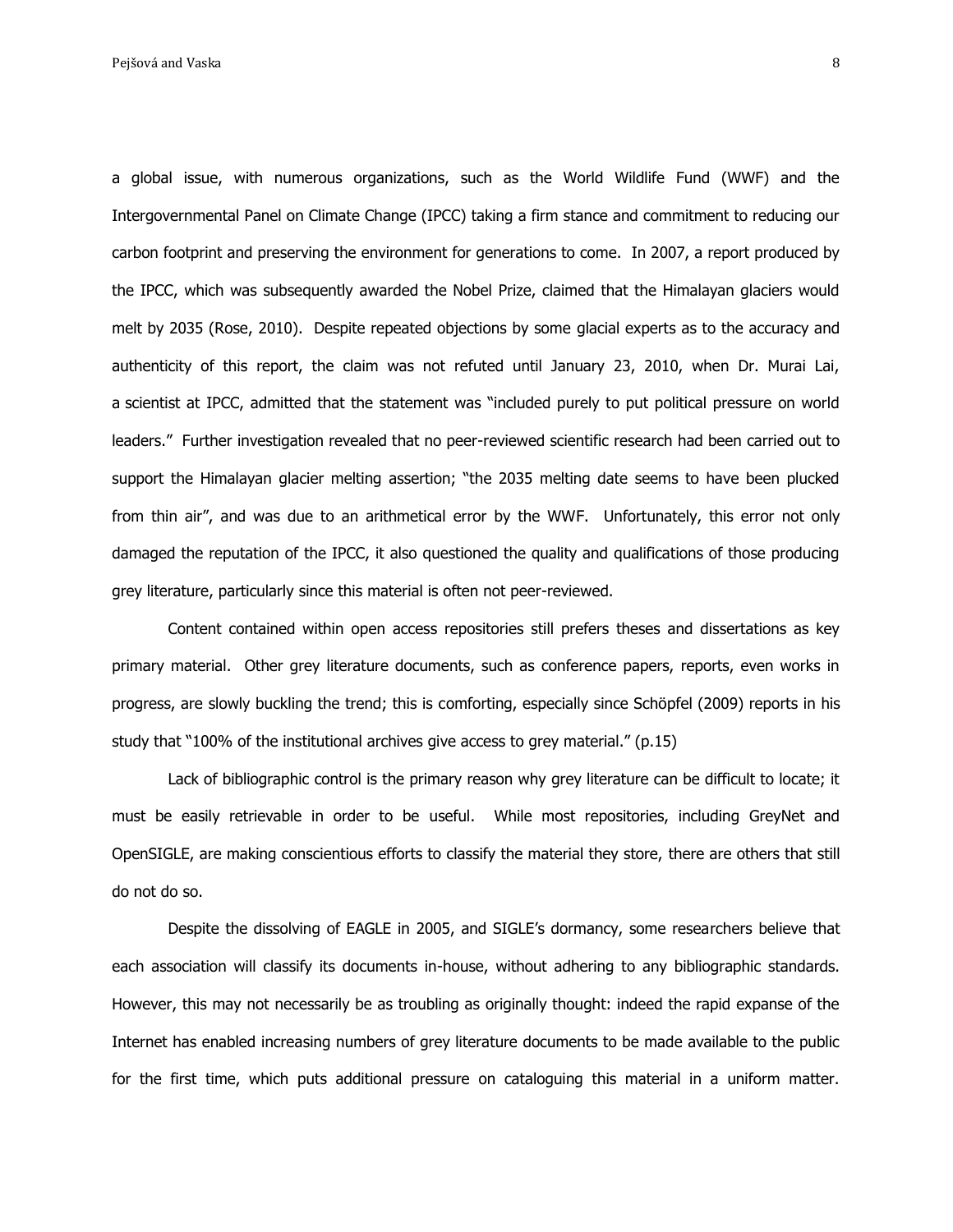Nevertheless, the Web has also created greater awareness that these types of material exist and can be retrieved. The trade-off between access and awareness is a never-ending challenge.

# **Evaluating Grey Literature Document Types**

 Presently, open access repositories of grey literature are maintained and/or funded by either an academic institution (typically a University), or by a pubic research association (Schöpfel, 2009). As the analysis of the following types of documents found in repositories will indicate, a majority of these storehouses of information centre on more than one domain, often playing a multidisciplinary role. Barely seven years old, the notion of Open Access, whereby scholarly output is freely available to the general public, has taken academia by storm. Focusing on institutional repositories and various policies regarding unrestricted access, "the GreyNet community intensified its research activities on the impact of the open access movement on the grey literature." (Schöpfel, 2009, p.4)

Numerous studies have been launched in an effort to determine why research is primarily disseminated via a report, thesis, or conference proceeding, despite the various types and formats that exist today. Schöpfel (2006) ponders this dilemma and provides his own reasons: "research results are often more detailed in reports, doctoral theses, and conference proceedings than in journals…they are distributed in these forms up to 12 or even 18 months before being published elsewhere. " (p. 68)

### **GreyNet**

While the aim of this paper is to analyze, identify, and create a typology for credible types of grey literature, namely reports, conference proceedings, and government documents, the impact of virtual communities cannot be discounted. The notion of creating awareness is often commented upon in papers on grey literature, and social networking tools or Wiki collaborations certainly have a role to play in this pursuit. Announcements, one of the aspects categorized in the GreyNet repository is considered to be a common activity in online communication, with some even saying that these information updates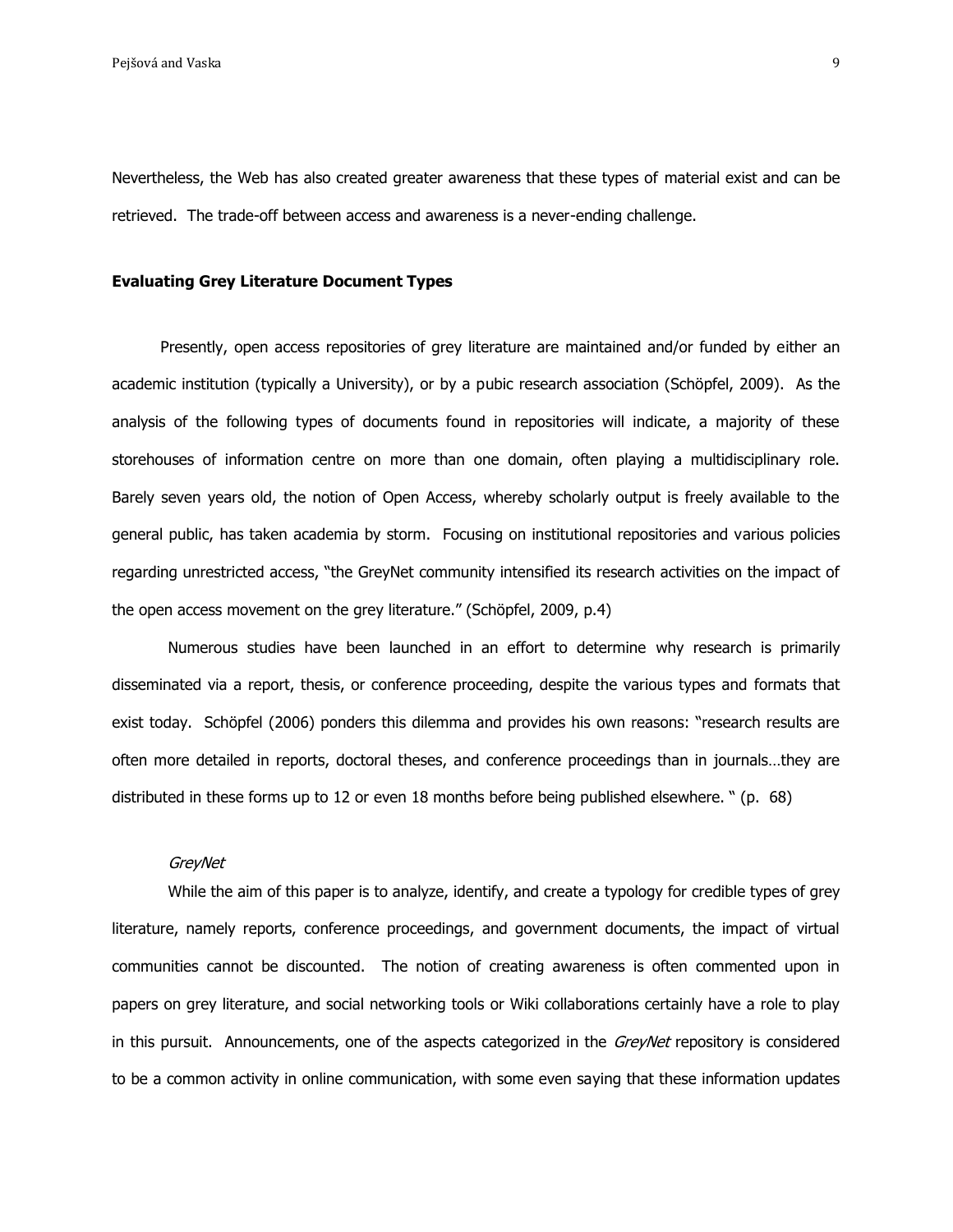Pejšová and Vaska 10 km i stranie v roce 10 km i stranie v roce 10 km i stranie v roce 10 km i stranie v roce 10 km i stranie v roce 10 km i stranie v roce 10 km i stranie v roce 10 km i stranie v roce 10 km i stranie v ro

"play a significant role in the informational economics of the community" (Burnett, 2000). Information is not just given away; it becomes invaluable to the person seeking it.

Founded in 1992, The Grey Literature Network Service, or GreyNet as it is commonly called, is "dedicated to research, publication, open access, and education in the field of grey literature" (GreyNet, 2010). For nearly two decades, this organization has strived towards seeking, identifying and disseminating grey literature to as wide an audience as possible. Recent technological advances and increasing acceptance and adherence to the Open Access movement have strengthened the awareness of the importance of grey literature among several disciplines. GreyNet has certainly achieved a number of milestones in a relatively short period of time; its goal of facilitating "dialog and communication between persons and organizations in the field of grey literature" will undoubtedly grow exponentially in the coming years.

In 2004, GreyNet developed a GL Survey, whereby visitors to the site were invited to contribute to a list of document types that they felt best constituted grey literature, the purpose of which was to best describe the type of document it embodies. As a result, 133 different document types in grey literature have been identified.

### **OpenSIGLE**

OpenSIGLE, the System for Information on Grey Literature, functions as a repository for the collection of scientific, technical, economic, and humanities documents produced across Europe. The 13 member countries include Belgium, the Czech Republic, France, Germany, Hungary, Italy, Latvia, Luxembourg, Portugal, Russia, Slovakia, Spain, and the United Kingdom (OpenSIGLE, 2010). The partnership between GreyNet and OpenSIGLE has ensured that preprints, PowerPoint presentations, abstracts, and biographical notes from previous international conferences on Grey Literature are included. OpenSIGLE is thus growing at a remarkable rate. This past year, "700 000 records of the unique European database on grey literature SIGLE migrated to an open access environment" (Giustini, 2010).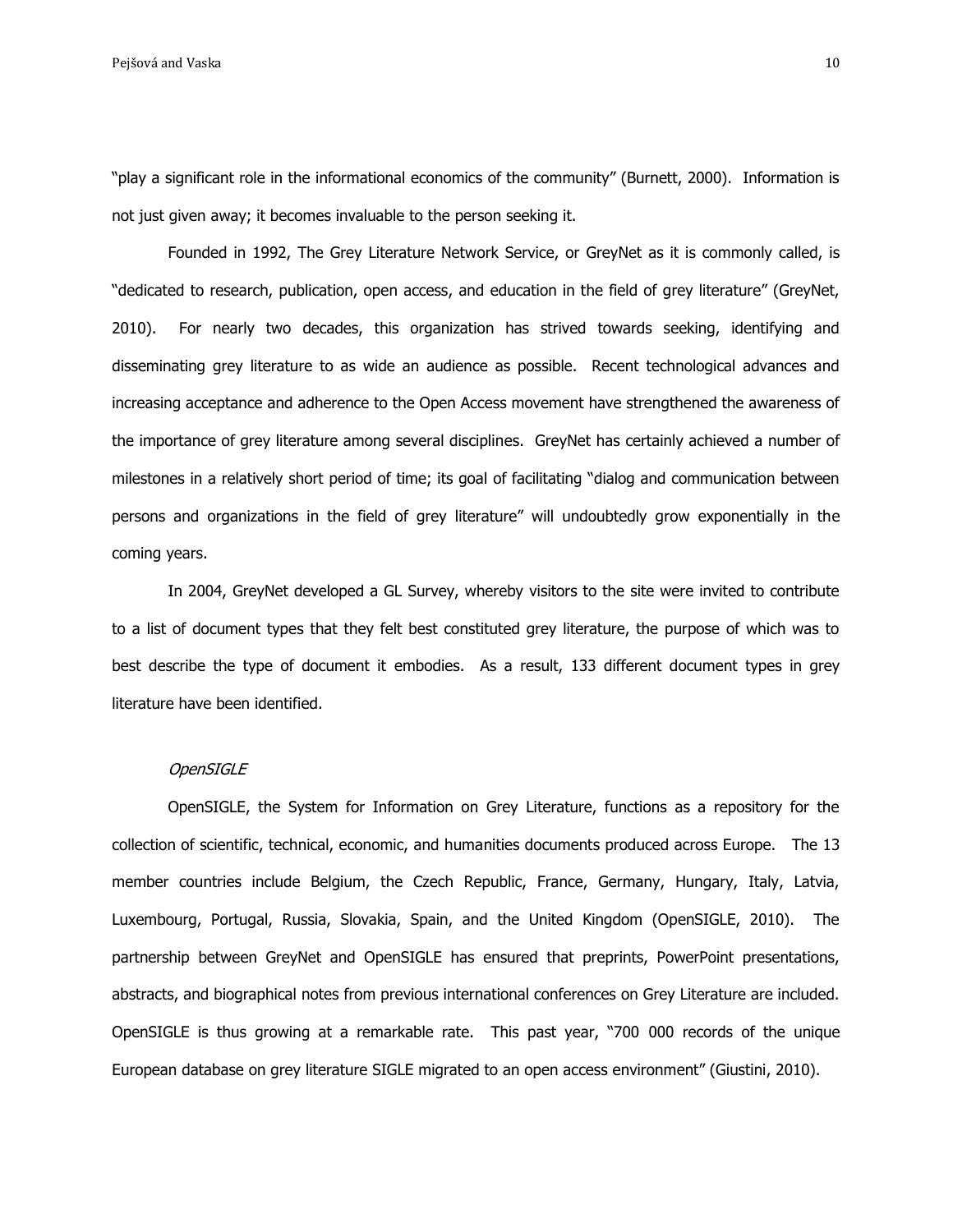Pejšová and Vaska 11 helyen v 11 helyen v 12 helyen v 12 helyen v 12 helyen v 12 helyen v 12 helyen v 12 helyen v 12 helyen v 12 helyen v 12 helyen v 12 helyen v 12 helyen v 12 helyen v 12 helyen v 12 helyen v 12 helyen v

SIGLE, the predecessor to OpenSIGLE, assigned nearly 96% of its contents to one of three categories: reports, theses, and conferences. While this classification supports the traditional definition of grey literature along with the most common types of grey material, it can be problematic when creating, analyzing or defining a grey literature typology. For instance, there are several subcategories of reports, ranging from those produced by institutions to annual reports to logs generated by a specific activity. Further, Schöpfel (2006) argues that the theses and conference proceedings distinction fails to take into account unpublished manuscripts, newsletters, presentations, working papers, preprints, lecture notes, and even personal communications. These documents, regardless of the format they may be presented in, are all types of grey literature, and need to be distinguished as such.

### Registry of Open Access Repositories (ROAR)

Founded in 2003, ROAR's key role is providing information concerning the growth and status of open access repositories around the world. Consisting primarily of dissertations and preprints/postprints of peer-reviewed articles, (Digital Library Federation, 2005) ROAR also contains documents in a widevariety of formats, including multimedia archives. Offering the user an opportunity to present material to the Editorial Review committee for possible inclusion in the repository, ROAR is growing at an exponential rate; as of November 6, 2010, there are a total of 1988 items in the repository, organized into one of 9 repository types (Registry of Open Access Repositories, 2010).

### National Repository of Grey Literature (NRGL)

In 2008, a four-year study, The Digital Library for Grey Literature: Functional Model and Pilot Implementation, the goal of which is to create a National Repository of Grey Literature (NRGL), was launched. The NRGL originated as an idea in 2005 due to the termination of SIGLE, which greatly affected the state of grey literature in the Czech Republic. Supported by the National Technical Library in Prague (NTK), this project's main goals are the systematic collection, long-term archiving and provision of access to specialized grey literature, especially with regards to research and development, civil service,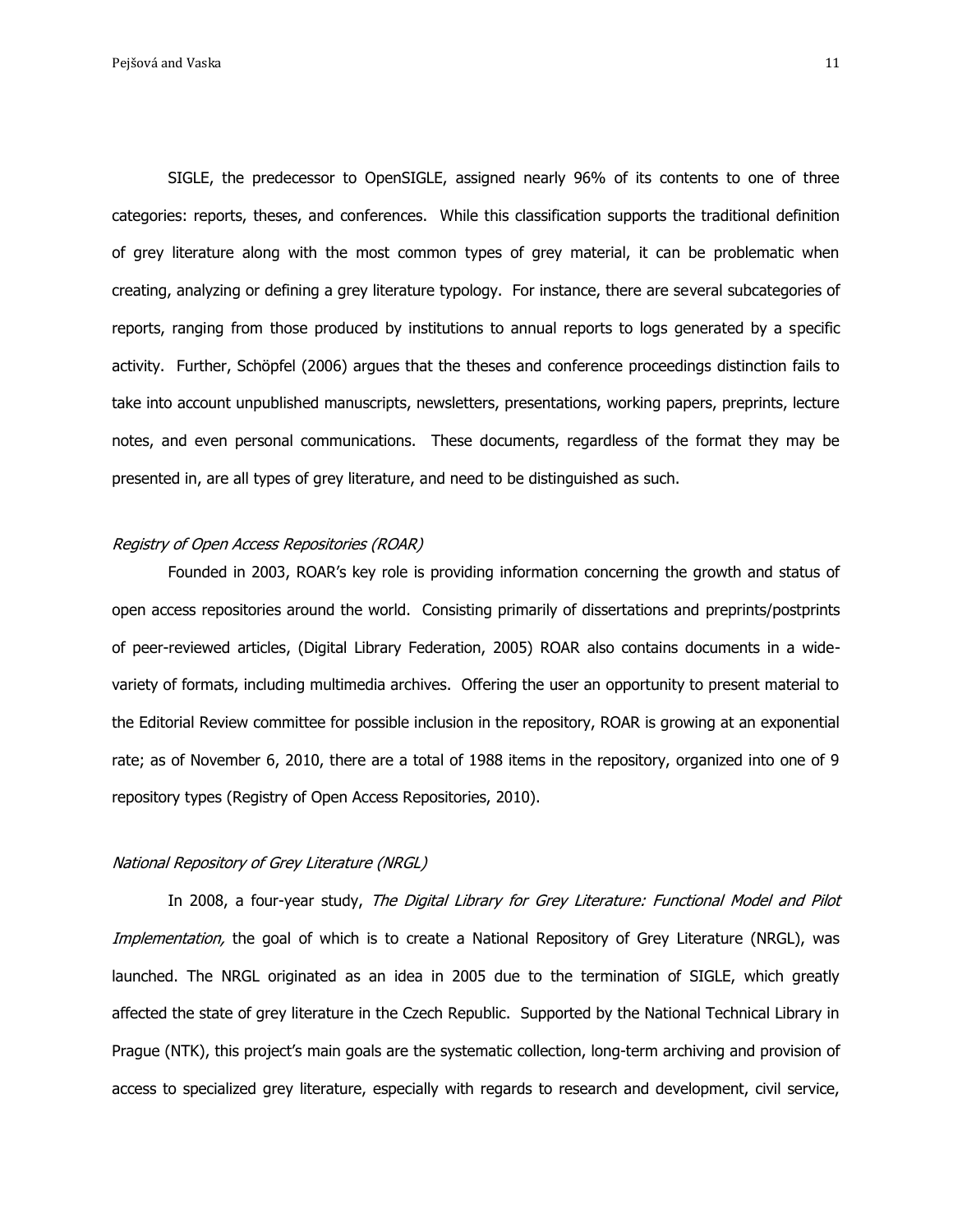and education, as well as from the business sphere, marketing "open access" at the national level. To support this goal, the NTK created a network of partner organizations, a functional model, and a pilot application. In addition, on the basis of verified technology and methods defined under the project, recommendations and standards are created for other institutions electing to build their own digital grey literature repositories. These consist primarily of a recommended metadata format, exchangeable designs and templates, examples of licensing models and legal issues, resolved preservation, methodology, archiving, and the provision of access to digital data (National Repository of Grey Literature, 2010). Further details on this project can be found on the NRGL website, [http://nrgl.techlib.cz.](http://nrgl.techlib.cz/)

Since the end of 2009, a NRGL central user interface has been available to search for grey literature in the Czech Republic. This NRGL central search interface offers a user-friendly system for searching data thanks to data visualization and dynamic contextual navigation. All institutions in the NRGL network are gradually integrated into this interface. At the end of November 2010 there were over 51 000 grey literature records. The interface is available at [www.nusl.cz](http://www.nusl.cz/).

### Information Register of R&D results (RIV)

RIV is part of the R&D Information System in the Czech Republic. Since 1993, RIV has collected information about the results of R & D long-term intentions and projects supported by different state and other public budgets.

The data available in RIV has been made possible by contributions from public sponsors, namely different ministries and other state offices with the responsibility for a state-run R&D long-term intention and/or R&D project, providing financial aid. This includes the Grant Agency of the Czech Republic, the Academy of Science of the Czech Republic, and local authorities (Research and Development Council, 2006).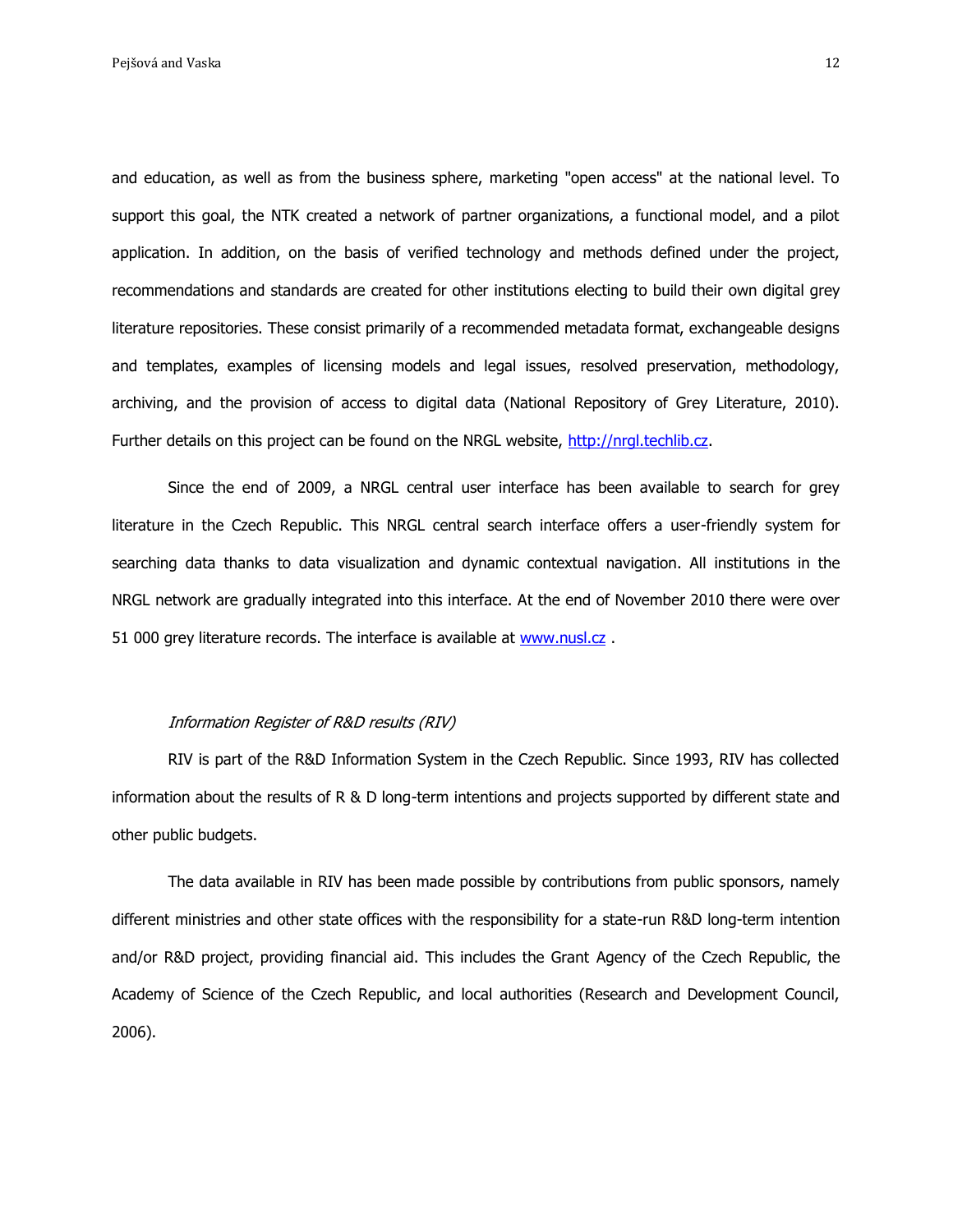RIV refers to the conveyance of data to an informational research system, experimental development, and innovation. According to a disclaimer or "law", the support of experimental development is provided only under the supposition of the truthful publication of pertinent data. As such, RIV contains information about all research results. Nevertheless, RIV does maintain its right to remove information about any results forwarded by experimental institutions, in the event that the data are incorrect, or otherwise deemed inadmissible. In addition, the general terms available for a description of data for RIV include: central evidence of activities, research activity, provider, receiver, other participants, proposal from a research organization, creator, etc.

#### [Register](http://www.lib.cas.cz/knav/cz/asep.htm) of Publication Activity of the AS CR (ASEP)

The ASEP system is produced under the auspices of the Library of the Academy of Sciences of the Czech Republic. Together with RIV, types of publications are listed according to their form and incorporation. These include monographs, conference contributions, dissertations, electronic documents, conference volumes, temporary publications, articles in a professional periodical, prototypes, norms and rules, specialized maps, certified methods, software, chapters/sections of books, newspaper articles, patents, reviews, translations, workshops, exhibitions, research reports, and several others. The ASEP system contains bibliographical records concerning research results at institutes of the Academy of Sciences of the Czech Republic from 1985. The ASEP system publication records are also sent to the RIV database (Evidence publikací v AV ČR, 2010). The User interface of the ASEP system is available at [www.lib.cas.cz/en/ASEP.](http://www.lib.cas.cz/en/ASEP)

# **Concluding Thoughts & Future Directions**

"Grey is global…grey is growing…grey is good." (Hitson, 2009). Without a doubt, grey literature is here to stay, with the border between grey and white becoming more and more transparent, in response to the increasing number of grey material being posted on the Web. As the above arguments suggest,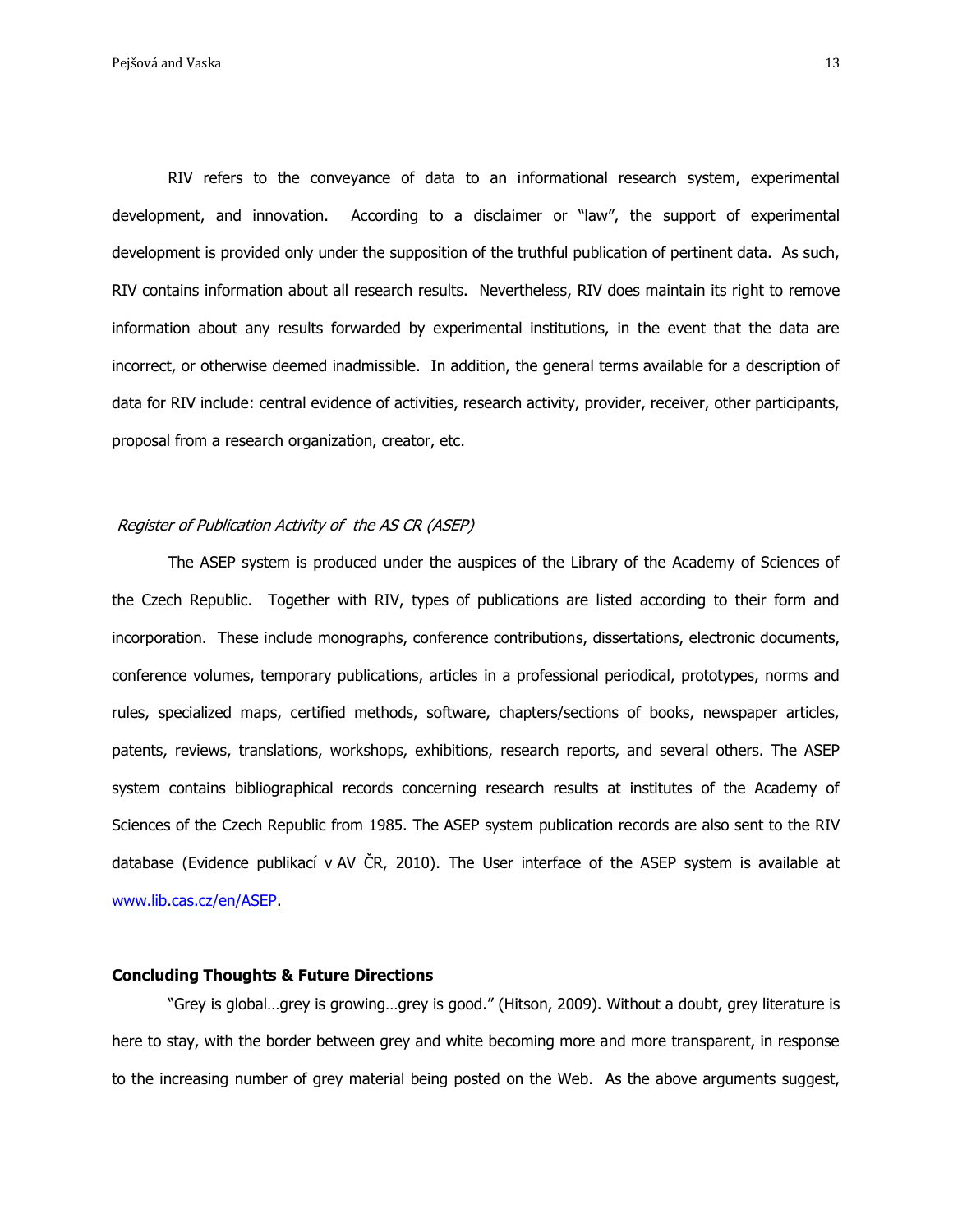there is not one set rule of classifying and organizing the grey literature. The typology that has been suggested in this paper is merely one notion of how a typology for this type of material can be implemented; it is certainly not the only one. Nevertheless, subjecting a piece of grey literature that is neither a theses nor a conference paper or report to a "miscellaneous" or "other" distinction makes identifying and gathering grey literature that much more challenging.

Implementing a quality control system to guarantee the credibility of grey literature is of vital importance, despite the many challenges.

Following this analysis, we established an international Grey Literature Typology Working Group for creating a grey literature typology. The six-member group consists of experts in grey literature, ontological engineering, data modeling, and knowledge organization systems. The Google project platform CODE, a tool for collaborative development, was used for this study. Information about the activities of the working group as well as a link to the grey literature typology project can be found on both the Czech NRGL and GreyNet websites.

A key goal of defining and describing grey literature document types has already been partially addressed; the proposed grey literature typology discussed in this paper has been transformed into open standard machine-readable format as an open available web application, the details of which are available in Publishing the Vocabulary of the Types of Grey Literature as Linked Data, a poster presented at the GL12 conference. "The typology of grey literature will be a controlled vocabulary in RDF (Resource Description Framework) expressed as SKOS (Simple Knowledge Organization System) concept scheme. This description of the document types of grey literature has a loose structure with hierarchical relations. Each type will be provided with a definition and a prototype example of a document for which it can be used. By design, it is focused on the description of types. Other documents" attributes, such as content or format annotations, are excluded from the vocabulary." ([Grey-literature-typology,](http://code.google.com/p/grey-literature-typology/) 2010)

The first draft of a grey literature typology will be issued in January 2011. The online platform CODE, [http://code.google.com/p/grey-literature-typology/,](http://code.google.com/p/grey-literature-typology/) will be open for comments from the grey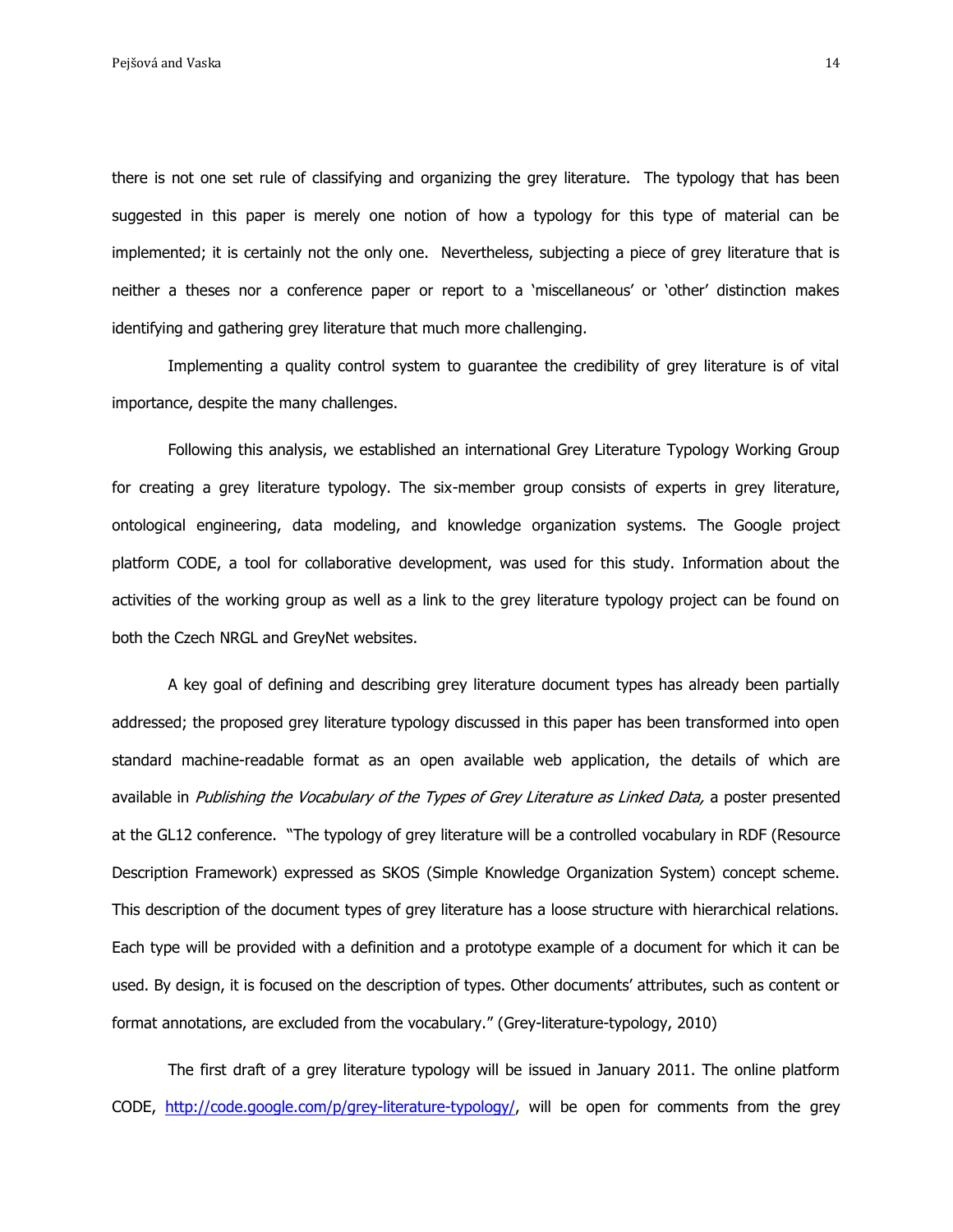literature community until the end of March 2011. The Working Group will analyze and respond to comments regarding a clear and structured typology, and compile the materials for incorporation into a draft grey literature typology by the end of May 2011. This recommendation will be included in the first version of a grey literature typology in the SKOS concept scheme, to be published on June 30, 2011. The Development Cycle will be conducted bi-annually, and all versions will be issued via the Web as sustainable linked versions. Future plans and directions will involve the translation of the proposed typology into other languages.

Most in the grey literature community would undoubtedly agree that the use of this material varies in frequency among different disciplines; some subject areas make use of it on a daily basis, while others have not yet skimmed the surface. Nevertheless, grey literature definitely holds a place in the information-seeking behavior of today's researchers, more so than it ever has before. As the future of grey literature information seeking turns towards alternate formats such as multimedia and datasets, the fundamental purpose of grey literature remains the same: increasing awareness of the grey by opening the information doorway and providing unrestricted access to what lies beyond. As Schöpfel (2006) argues, "however diverse, these documents all have one point in common: they contain unique and significant…information that is often never published elsewhere."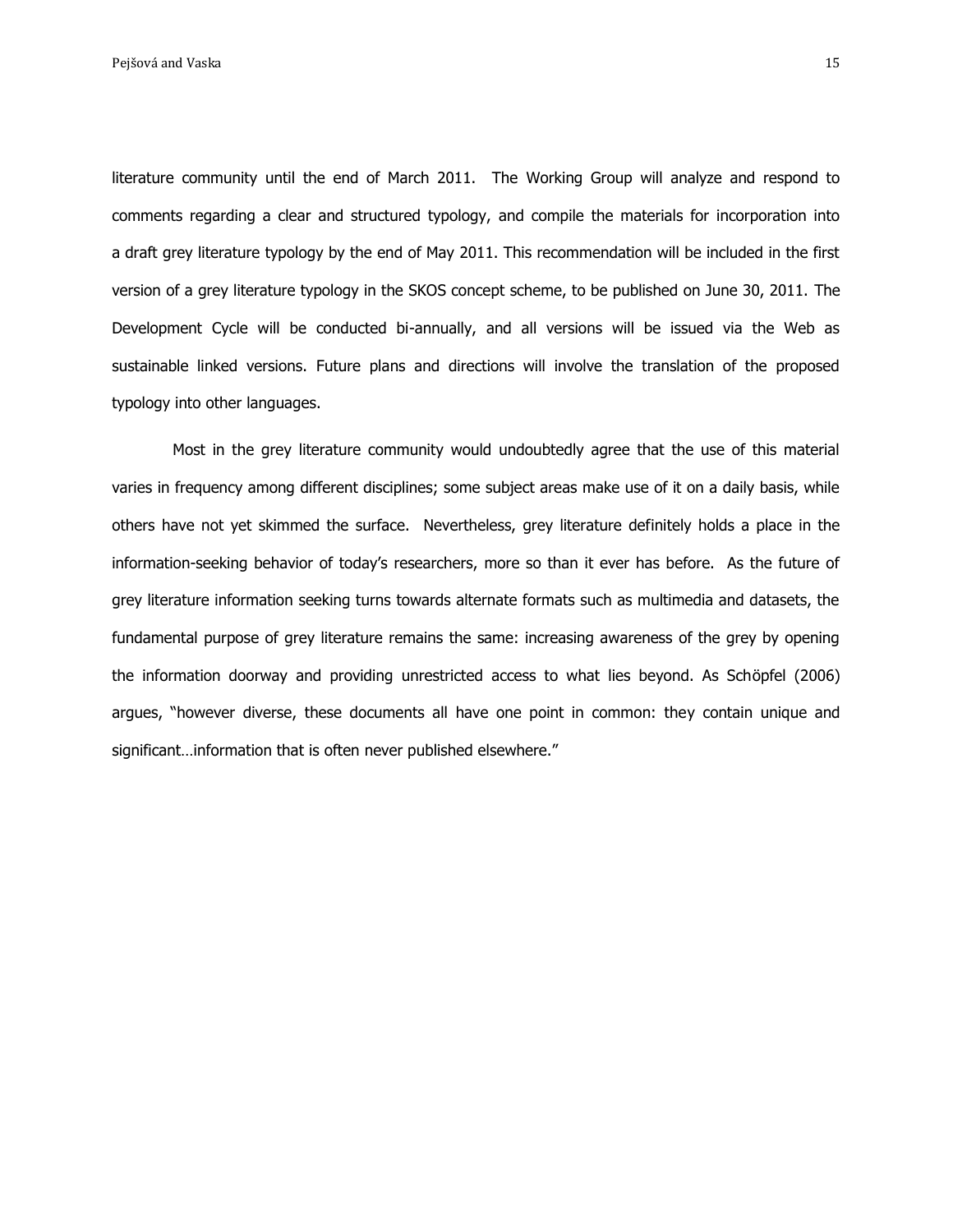#### **References**

- Beissel-Durrant, G. (2004). A typology of research methods within the social sciences: NCRM working paper. Retrieved September 12, 2010 from <http://www.ncrm.ac.uk/publications/documents/NCRMResearchMethodsTypology.pdf>
- Burnett, G. (2000). Information exchange in virtual communities: A typology. *Information Research*, 5(4). Retrieved September 12, 2010 from<http://informationr.net/ir/5-4/paper82.html>
- Di Cesare, R., and Ruggieri, R. (2006). Evaluation of grey literature using bibliometric indicators: A methodological proposal. Retrieved September 12, 2010 from <https://darchive.mblwhoilibrary.org/bitstream/handle/1912/1322/proc06057.pdf?sequence=1>
- Digital Library Federation. (2005). Review of resources. Retrieved November 6, 2010 from <http://www.diglib.org/pubs/dlf106/DLF106part3b.html>
- Evidence publikací v AV ČR: ASEP (2010). Retrieved November 10, 2010 from [http://www.iach.cz/knav/databaze\\_cz.htm](http://www.iach.cz/knav/databaze_cz.htm)
- Giustini, D. (2010). Got app? Top mobile medicine sites 2010. Retrieved September 12, 2010 from <http://blogs.ubc.ca/dean/2010/04/got-app-top-mobile-medicine-sites-2010/>
- Grey-literature-typology (2010). Vocabulary [of the types of grey literature](http://code.google.com/p/grey-literature-typology/). Retrieved November 20, 2010 from<http://code.google.com/p/grey-literature-typology/>
- GreyNet: Grey Literature Network Service (2010). Retrieved September 12, 2010 from <http://www.greynet.org/>
- Hitson, B.A., and Johnson, L.A. (2009). WorldWideScience.org: Bringing light to grey. Retrieved September 12, 2010 from http://opensigle.inist.fr/bitstream/10068/697997/2/GL10, Hitson and Johnson, Conference Pre [print.pdf](http://opensigle.inist.fr/bitstream/10068/697997/2/GL10,_Hitson_and_Johnson,_Conference_Preprint.pdf)
- Hjorland, B. (2006). *Document typology*. Retrieved September 12, 2010 from [http://www.iva.dk/bh/core%20concepts%20in%20lis/articles%20a-z/document\\_typology.htm](http://www.iva.dk/bh/core%20concepts%20in%20lis/articles%20a-z/document_typology.htm)
- Library of the Academy of Sciences of the Czech Republic (2007). ASEP publication records. Retrieved January 4, 2011 from<http://www.lib.cas.cz/en/ASEP>

National Repository of Grey Literature (2010). Retrieved November 9, 2010 from<http://nrgl.techlib.cz/>

- OpenSIGLE: System for Information on Grey Literature in Europe (2010). Retrieved September 12, 2010 from<http://opensigle.inist.fr/>
- Registry of Open Access Repositories, ROAR. (2010). Retrieved November 6, 2010 from <http://roar.eprints.org/>
- Research and Development Council (2006). RIV: Information Register of R&D Results. Retrieved November 19, 2010 from <http://www.vyzkum.cz/FrontClanek.aspx?idsekce=1028>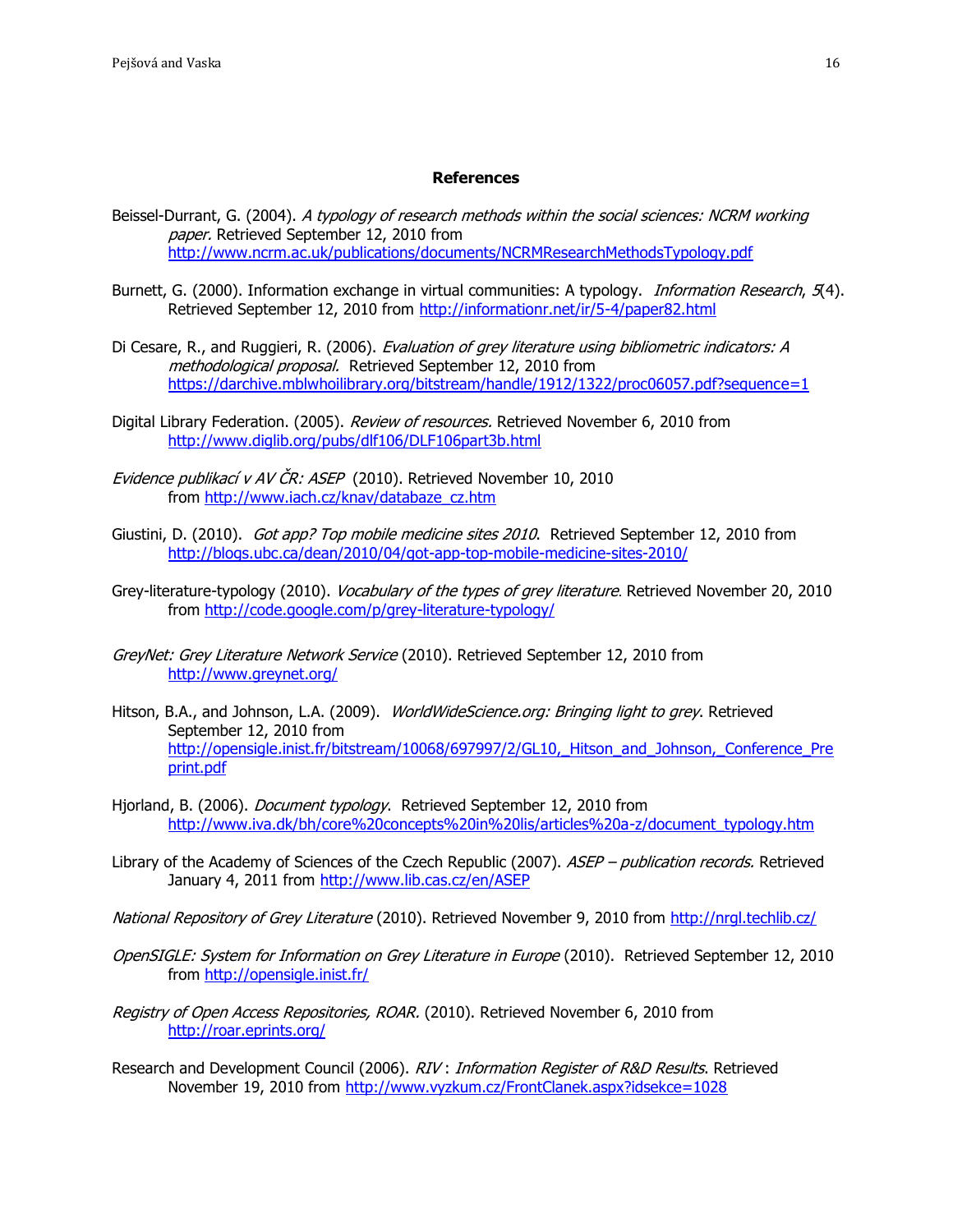- Rose, D. (2010, January 24). Glacier scientist: I knew data hadn't been verified. Daily Mail Online. Retrieved November 6, 2010 from [http://www.dailymail.co.uk/news/article-1245636/Glacier](http://www.dailymail.co.uk/news/article-1245636/Glacier-scientists-says-knew-data-verified.html)[scientists-says-knew-data-verified.html](http://www.dailymail.co.uk/news/article-1245636/Glacier-scientists-says-knew-data-verified.html)
- Schöpfel, J. (2006). Observations on the future of grey literature. The Grey Journal, 2(2), 67-76.
- Schöpfel, J., and Stock, C. (2009). Grey literature in French digital repositories: A survey. Retrieved September 12, 2010 from [http://archivesic.ccsd.cnrs.fr/docs/00/37/92/32/PDF/GL10\\_Schöpfel\\_Stock\\_final.pdf](http://archivesic.ccsd.cnrs.fr/docs/00/37/92/32/PDF/GL10_Schöpfel_Stock_final.pdf)
- University of North Carolina, Wilmington: Randall Library (n.d.). Identifying primary, secondary, and tertiary sources. Retrieved December 31, 2010 from <http://www.lib.auburn.edu/bi/typesofsources.htm>